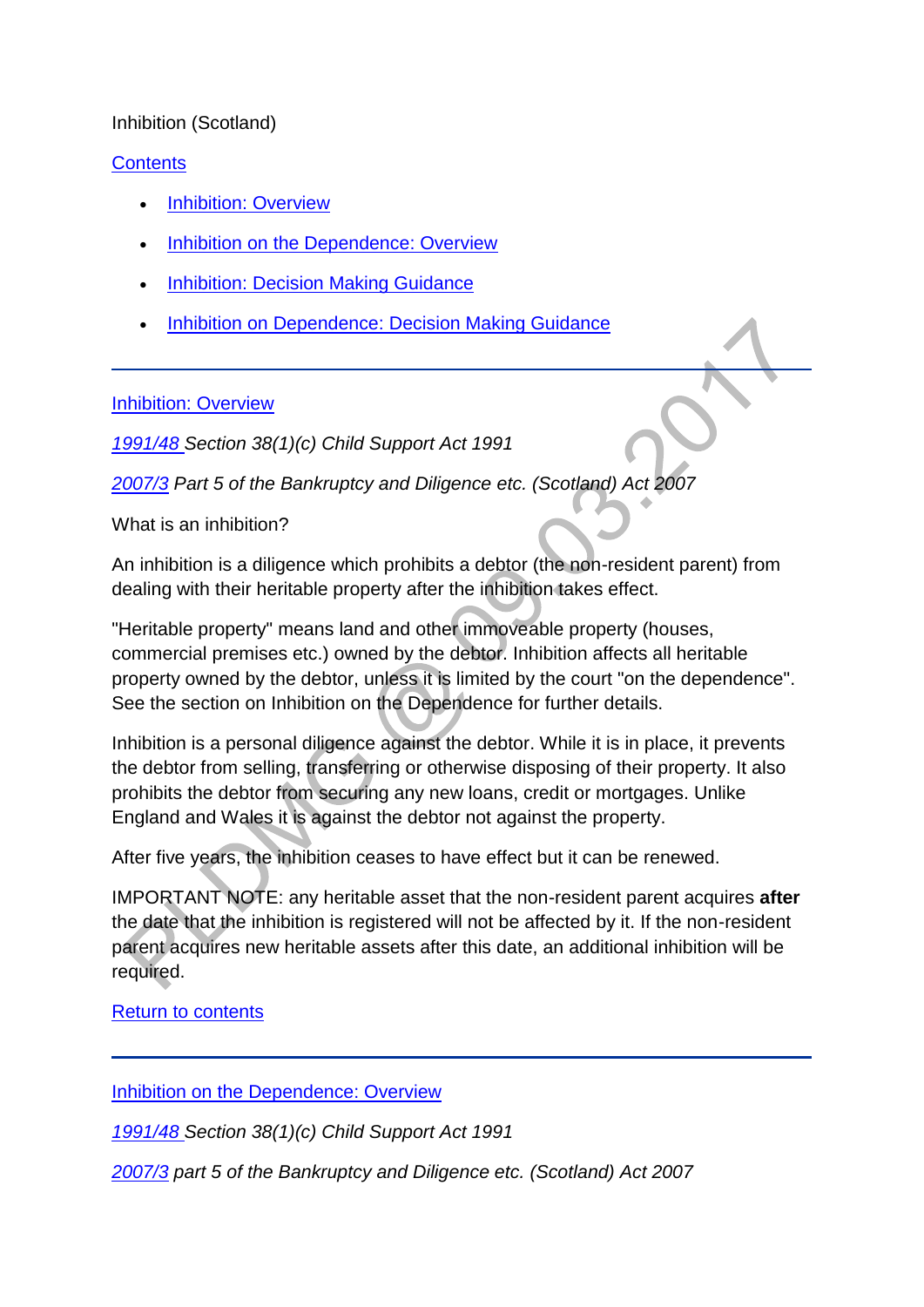### *[1987/18 S](http://www.legislation.gov.uk/ukpga/1987/18/contents)ection 15A of the Debtors (Scotland) Act 1987*

What is Inhibition on the Dependence?

If the CMG does not yet have a liability order, an inhibition on the dependence prohibits the debtor from disposing of or otherwise dealing with heritable property pending the outcome of that liability order application.

The court may limit the effect of an inhibition on the dependence to specified property.

For an inhibition on the dependence to be considered, recent reliable information must be held indicating that:

- the non-resident parent is about to dispose of property/land; or
- the non-resident parent will be unable to satisfy the debt due on the liability order application unless the inhibition on the dependence is granted. For example: by relocating to an area outside the jurisdiction of the CMG.

Inhibition on the dependence automatically continues as an inhibition in execution once a decree (liability order) in the original action is granted. In the event that the original action is dismissed, the inhibition on the dependence will also fall.

[Return to contents](http://np-cmg-sharepoint.link2.gpn.gov.uk/sites/policy-law-and-decision-making-guidance/Pages/Legal%20Enforcement%20-%20Scotland/Inhibition-(Scotland).aspx#con)

# [Inhibition: Decision Making Guidance](http://np-cmg-sharepoint.link2.gpn.gov.uk/sites/policy-law-and-decision-making-guidance/Pages/Legal%20Enforcement%20-%20Scotland/Inhibition-%28Scotland%29.aspx)

When to Instruct an Inhibition in Execution

You should issue an instruction of inhibition in execution to sheriff officers if:

- it is identified that the non-resident parent has heritable property; and
- a liability order has been granted;
- where it is considered that the effect of an inhibition may limit the non-resident parent's access to credit or loans and encourage compliance.

Note: Part 5 of the Bankruptcy & Diligence etc. (Scotland) Act 2007, which commenced on 22 April 2009, made provision for many aspects of inhibition previously dealt with by common law. Extract decrees (liability order) now automatically carry the warrant to inhibit. Inhibitions in execution actions can therefore be taken by sheriff officers on instruction from caseworkers. There is no requirement for solicitors to issue these instructions.

Sheriff Officer Action - Inhibition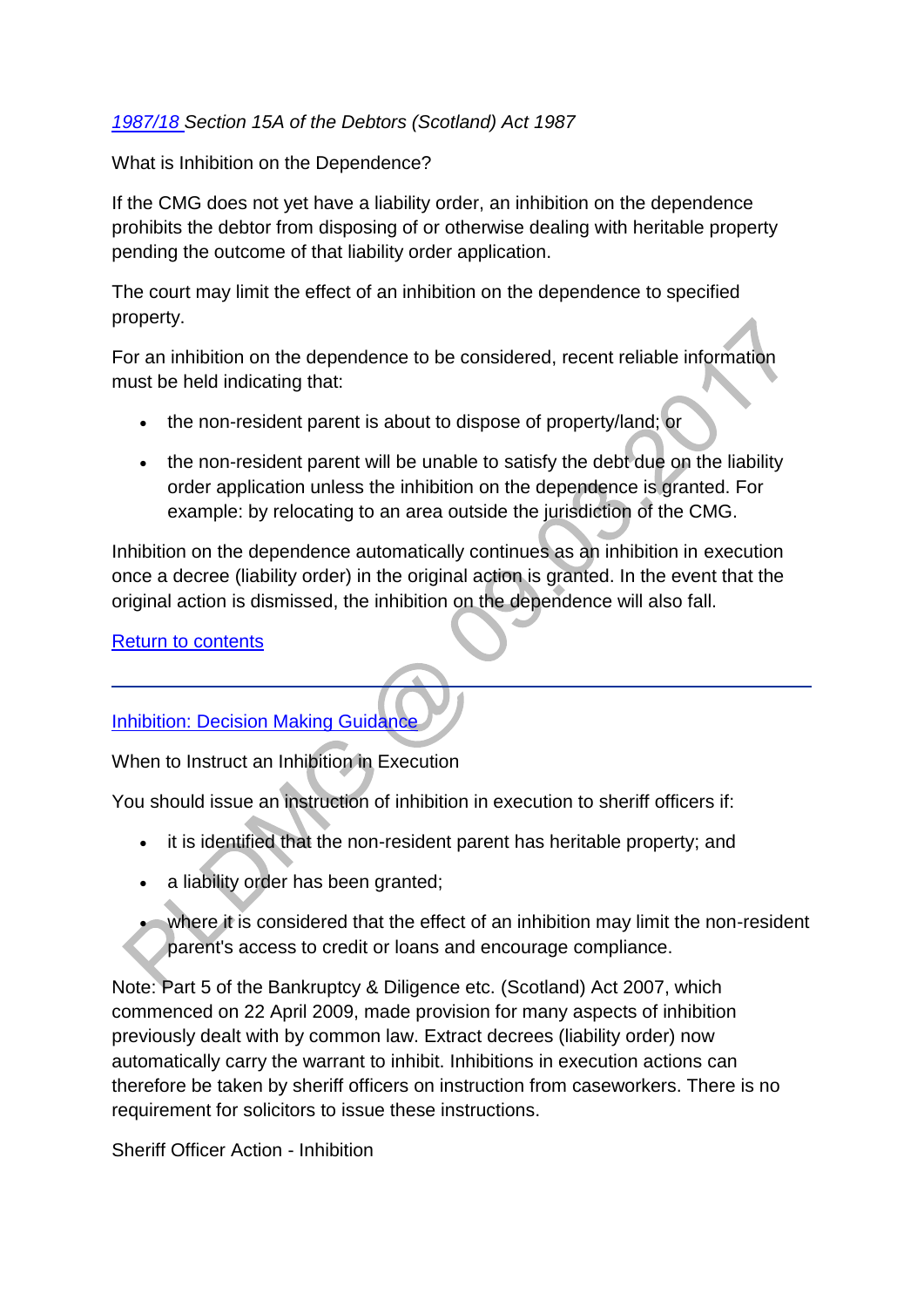Note: a charge for payment is not required before an inhibition is executed. An inhibition can be executed concurrently with any other appropriate diligence actions.

Sheriff officers will:

- receive instruction to execute an inhibition;
- serve the schedule of inhibition and Debt Advice Information Pack on the nonresident parent;
- complete a Certification of execution and send this and the Notice of Inhibition (if a Notice of Inhibition is required) to Registers of Scotland to be registered on the Register of Inhibitions and Adjudications, on the day of receipt; and
- await confirmation of registration.

Once the relevant schedule of inhibition has been served upon the non-resident parent and the documents registered in the Register of Inhibitions and Adjudications, sheriff officers will return the certificate of service and registration documents to you.

### Effective Date of Inhibition

Generally, the inhibition takes effect from the day it is registered in the Register of Inhibitions and Adjudications following service of the schedule of inhibition in accordance with section 155 of the Titles to Land Consolidation (Scotland) Act 1868.

The exception to this is where a prior 'Notice of Inhibition' has been registered. In these cases, the effect of the inhibition is backdated to the date the schedule of inhibition was served as long as the following circumstances apply:

- the notice of inhibition is registered in the Register of Inhibitions;
- the schedule of inhibition is served on the debtor after that notice is registered; and
- the inhibition is registered in the Register of Inhibitions and Adjudications before the expiry of the period of 21 days beginning with the day on which the notice is registered.

# Property Transferred Before Inhibition Registered

There is a risk that the non-resident parent may have been able to transfer property between the date that the Notice of inhibition is executed and the date that Registers of Scotland receive the documents to confirm that the Notice of inhibition has been executed. In these circumstances it may be appropriate to consider action for reduction.

Renew an Inhibition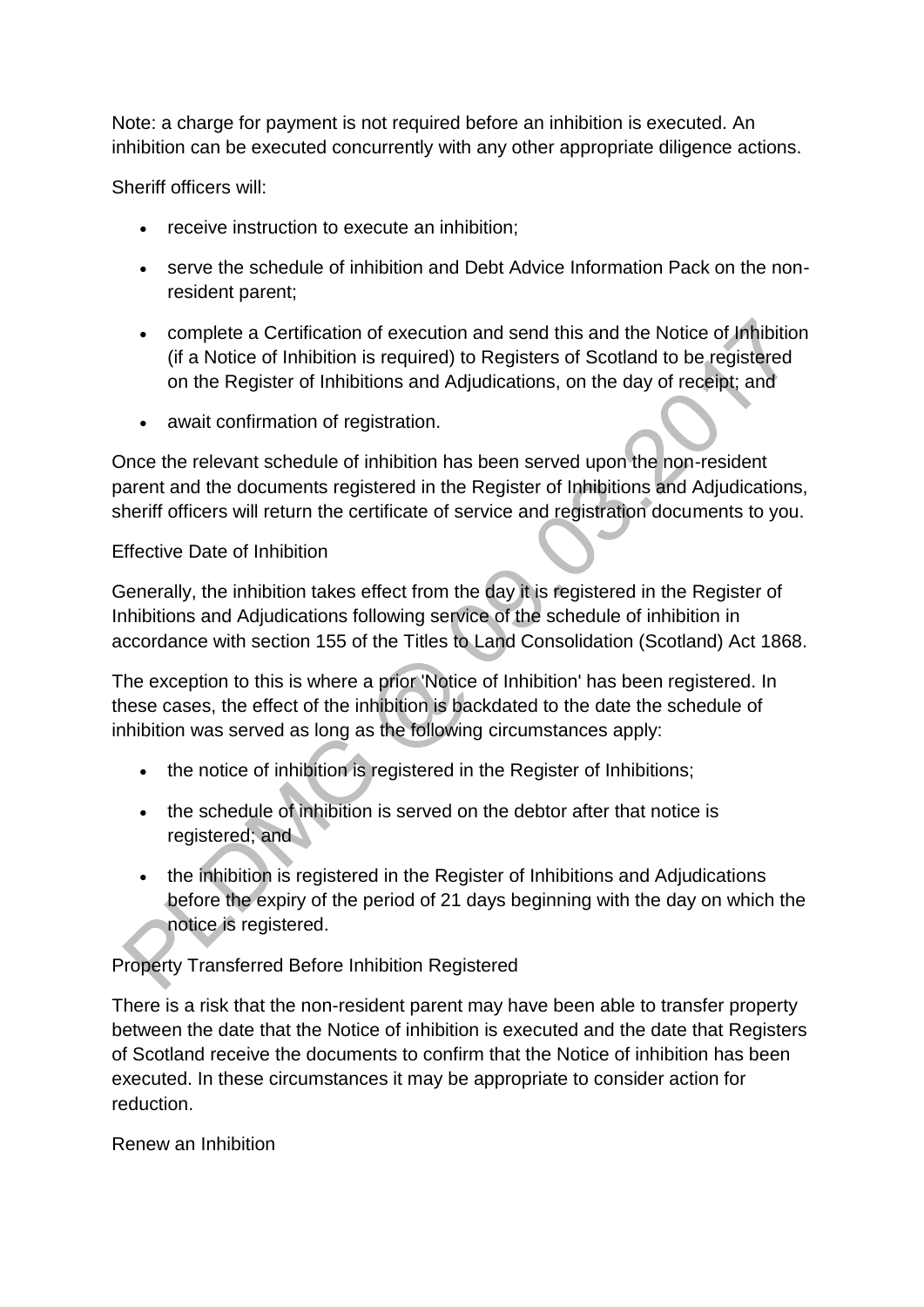After five years, an inhibition ceases to have effect. If an existing inhibition has been put in place on behalf of the CMG and the non-resident parent has not paid the liability order arrears the inhibition should be renewed before the date of expiry by instructing sheriff officers.

Note: the inhibition can continually be reviewed as necessary, however only the expenses for the initial inhibition are allowed to be reclaimed from the non-resident parent.

### Discharge Inhibition

The inhibition may be discharged after payment of

- $\bullet$  the principal debt;
- the expenses incurred in executing the inhibition;
- the expenses incurred for discharging the inhibition.

If payment of the debt is to be made on the sale of the non-resident parent's heritable property, the inhibition will need to be discharged before payment has been received. However, in these circumstances, the Discharge of Inhibition mandate must be signed by the non-resident parent's solicitor. This means the CMG's position is safeguarded as, if payment is not made, the CMG would have the right to pursue the non-resident parent's solicitor for the money.

### [Return to contents](http://np-cmg-sharepoint.link2.gpn.gov.uk/sites/policy-law-and-decision-making-guidance/Pages/Legal%20Enforcement%20-%20Scotland/Inhibition-(Scotland).aspx#con)

[Inhibition on the Dependence: Decision Making Guidance](http://np-cmg-sharepoint.link2.gpn.gov.uk/sites/policy-law-and-decision-making-guidance/Pages/Legal%20Enforcement%20-%20Scotland/Inhibition-%28Scotland%29.aspx)

When to consider Inhibition on the Dependence

An inhibition on the dependence should be considered if we have not yet obtained a liability order, but there is evidence that:

- the non-resident parent may become insolvent; or
- the non-resident parent may remove, dispose of, burden, conceal or otherwise deal with all or some of their assets.

The motion for warrant to inhibition on the dependence must be prepared and lodged in the sheriff court by solicitors

The sheriff may decide to limit the warrant to a specified property by virtue of Section 15J (b) of the Debtors (Scotland) Act 1987. However, once a liability order has been obtained any inhibition in execution is not limited to that property.